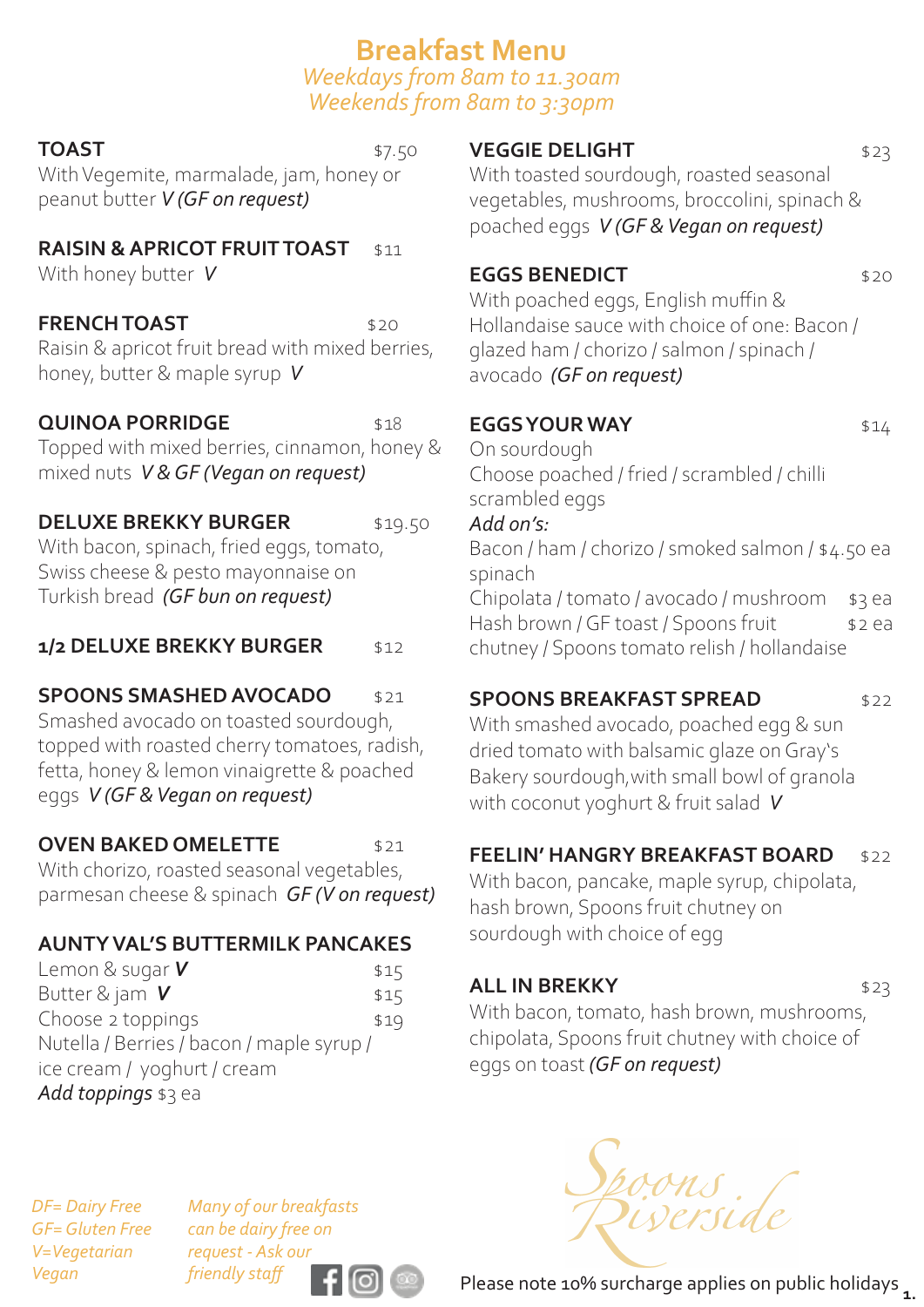## **Lunch Menu**  *Daily from 11.30 am to 3.30pm*

## **SUSHI BOWL** \$26

Soft shell crab, rice, nori, cucumber, avocado, fried shallots, Asian salad & sriracha mayonnaise *GF* 

## **PUMPKIN TART** \$18.50

With Gippsland fetta, chilli and caramelised onion served on a salad of mixed lettuce with chips & Spoons tomato relish *V*

## **SPOONS THAI CHICKEN BURGER** \$19.50

Asian coleslaw with coriander, mint & wombok, lettuce, tomato, Spoons Thai mayonnaise in a milk bun with a side of fries *(DF & GF on request)* 

### **SLOW BRAISED LAMB RAGU**  $$27$

In pomodoro sauce with spinach, olives & mushroom, tagliatelle pasta & parmesan cheese

## **CHORIZO & PEA RISOTTO** \$23

With capsicum, spinach & turmeric stock, topped with parmesan cheese *GF (V & Vegan on request)*

## **OVEN BAKED MURRAY COD** \$37

With garlic butter, ratatouille & spinach *GF*

## **SPOONS HOMEMADE DEEP TIN** \$19.50 **PIE OF THE DAY**

With green salad, potato mash & Spoons fruit chutney *Check out the daily specials board* 

## **SPOONS SOUP OF THE DAY** \$15

*Check out the daily specials board* 

## **To Share**

## **SCHOOL HOUSE FRIES**

With tomato sauce, aioli, BBQ sauce, \$6 SML mayonnaise or Thai mayonnaise \$8 LRG

# **BOWL OF MARINATED OLIVES** \$13

With crusty Turkish bread *V (GF & Vegan on request)* 

# Please note 10% surcharge applies on public holidays *Vegan*

# **Light Lunch Menu**  *Daily from 11.30 am to 3.30pm*

## *Available in sandwich / wrap / toasted Turkish bread / gluten free bread / gluten free bun*

**HAPPY CHICKEN** with chicken, bacon, egg mayonnaise, lettuce & chives

**BLAT** with bacon, lettuce, avocado, tomato & mayonnaise

**HONEY HAM** off the bone, cheddar cheese, lettuce, tomato & Spoons tomato relish

## **SLOW ROASTED PORTERHOUSE**

With horseradish mayonnaise, rocket, Swiss cheese, house made pickles & Jamie's caramelised onion

## **MEDITERRANEAN GRILLED CHEESE**

With roasted capsicum, sundried tomato, olives, crumbled fetta, mozzarella & parmesan cheese *V* 

| Wrap                                   | \$10.50   |
|----------------------------------------|-----------|
| Thick cut sandwich bread               | \$10.50   |
| Available in white / grain / sourdough |           |
| Toasted Turkish bread                  | \$12      |
| Extra fillings                         | \$3e      |
| Gluten free bread / bun                | \$2 extra |

# **To Share**

**CHEESE BOARD** \$26

Assortment of cheese with Lavosh crackers, quince paste & seasonal local fruit

## **CAMEMBERT COB LOAF** \$27

Topped with marinated olives, sundried tomato & capsicum. *Suitable for 2 to 3 people* 

## **SPOONS SANDBAR PLATTER** \$28

Glazed shaved ham off the bone, salami, house made chicken terrine & pickled vegetables, cheese, mixed olives & toasted bread *(GF on* 

*request) DF= Dairy Free GF= Gluten Free V=Vegetarian*

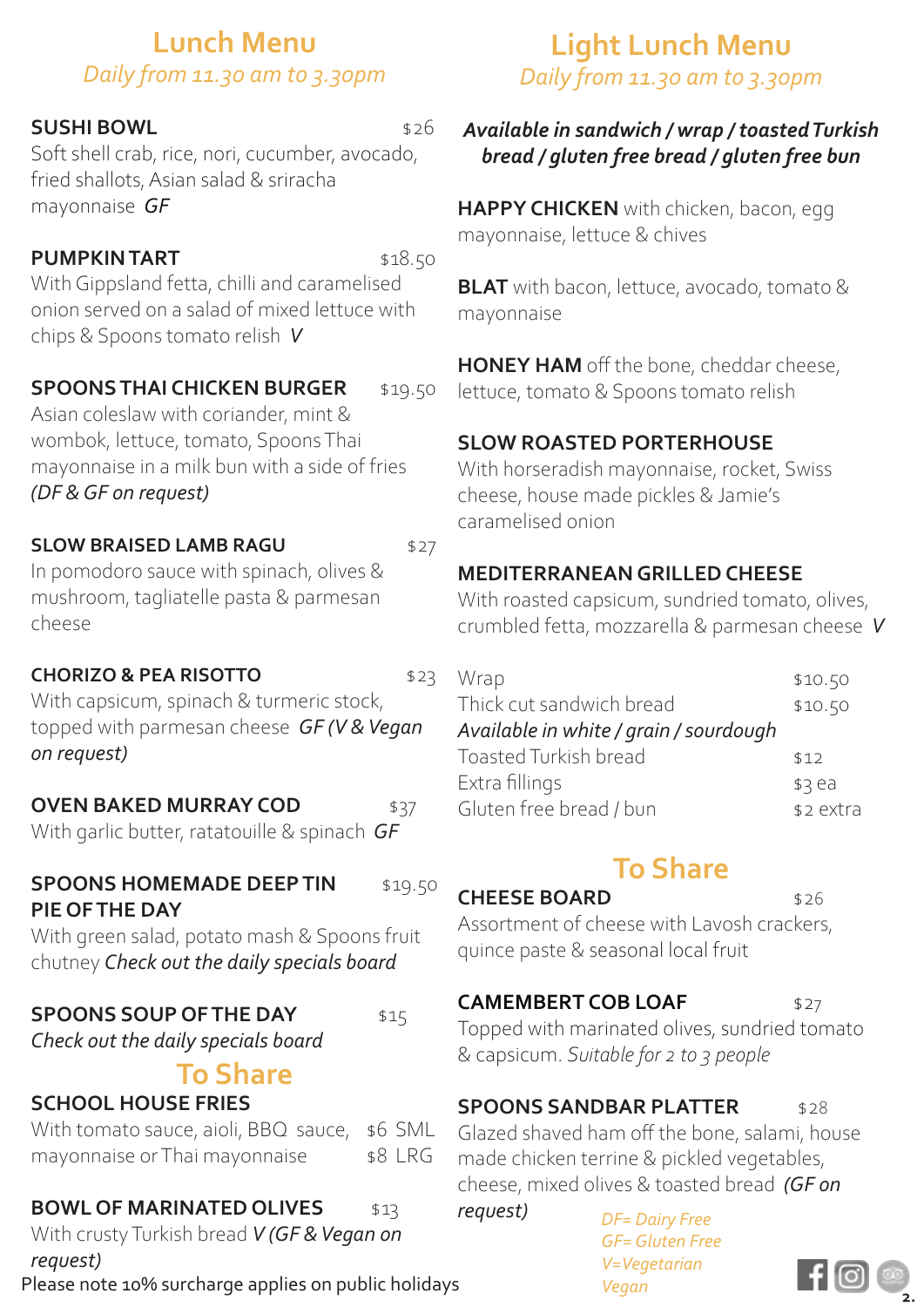# **Beverage Menu**

**SMOOTHIES**

## **COFFEE**

|                                                     | Regular          | Large  |
|-----------------------------------------------------|------------------|--------|
| <b>Short Black</b>                                  | \$4              |        |
| <b>Short Macchiato</b>                              | \$4              |        |
| Long Macchiato                                      | \$4.40           |        |
| Piccolo Latte                                       | \$4.40           |        |
| Mocha                                               | \$4.40           | \$5    |
| Long Black                                          | \$4.40           | \$5    |
| Cafe Latte                                          | \$4.40           | \$5    |
| Cappuccino                                          | \$4.40           | \$5    |
| Flat White                                          | \$4.40           | \$5    |
| Caramel Latte                                       | \$4.60           | \$5.20 |
| Hot Chocolate                                       | \$4.40           | \$5    |
| Spiced Hot Chocolate                                | \$4.70           | \$5.50 |
| Chai Latte                                          | \$4.70           | \$5.50 |
| Dirty Chai Latte                                    | \$4.70           | \$5.50 |
| Turmeric Latte                                      | \$4.70           | \$5    |
| Green Tea Matcha Latte                              | \$4.70           | \$5    |
| Lactose Free, Almond or Soy Milk<br><b>Oat Milk</b> | \$0.50<br>\$1.00 |        |
| Decaf / Extra Shot / Honey / Cream                  | \$0.50           |        |

**TEA**  $$4.50$ English Breakfast / Honeydew Green / Malabar Chai / Supreme Earl Grey / Peppermint / Lemon Grass Ginger / Chamomile / French Earl Grey

## **MILKSHAKES & ICED DRINKS**

| Milkshakes (Chocolate, strawberry or vanilla) |                       | \$8 |
|-----------------------------------------------|-----------------------|-----|
| Kids Milkshakes                               |                       | \$4 |
| Iced Coffee with ice cream                    | <b>SML</b>            | \$6 |
|                                               | $LRG$ \$7             |     |
| Iced Chocolate with ice cream                 | SML \$6               |     |
|                                               | $LRG$ \$7             |     |
| Iced Latte or Iced Long Black                 | SML\$4.50             |     |
|                                               | LRG                   | \$5 |
| Affogato (Coffee with ice cream)              |                       | \$6 |
| Spider                                        |                       | \$7 |
|                                               | <b>DF= Dairy Free</b> |     |

**FRUIT JUICES Cranberry** Squash / Fanta Water Beer *GF= Gluten Free*

*V=Vegetarian*

*Vegan*

 $\mathsf{f}$   $\mathsf{G}$ 

Please note 10% surcharge applies on public holidays **3.**

ons<br>verside

| <b>Spoons Strawberry Split</b> with strawberry,<br>banana & apple juice                                                                                                         | \$8    |
|---------------------------------------------------------------------------------------------------------------------------------------------------------------------------------|--------|
| <b>Spoons Coco &amp; Mint</b> with coconut, mint, lime,<br>pineapple, mango & apple juice                                                                                       | \$8    |
| <b>Spoons Berryfull</b> with blackberries, raspberries,<br>strawberries & apple juice                                                                                           | \$8    |
| <b>FRUIT JUICES</b><br>Apple / Pineapple / Tomato /<br>\$4.50/ \$6.50<br>Cranberry<br>Barham Orange Juice<br>\$4.50/ \$6.50<br>Kids Pop Tops Apple / Orange                     | \$5    |
| <b>SOFT DRINKS</b><br>Coke / Coke Zero / Diet Coke / Lemonade / Lemon<br>Squash / Fanta                                                                                         | \$4    |
| Tonic Water / Dry Ginger Ale / Soda<br>Water                                                                                                                                    | \$4    |
| <b>Bundaberg Sparkling Drink</b><br>Pineapple & Coconut / Guava / Passion fruit                                                                                                 | \$5.50 |
| Daylesford & Hepburn Mineral Springs Co.<br><b>Sparkling Mineral Water</b><br>Lemon / Pink Grapefruit / Blood Orange /<br>Organic Lemon Lime & Bitters / Organic Ginger<br>Beer | \$7    |
| Ice Tea<br>Lemon / Peach / Raspberry                                                                                                                                            | \$6    |
| Sparkling Mineral Water                                                                                                                                                         | \$4.60 |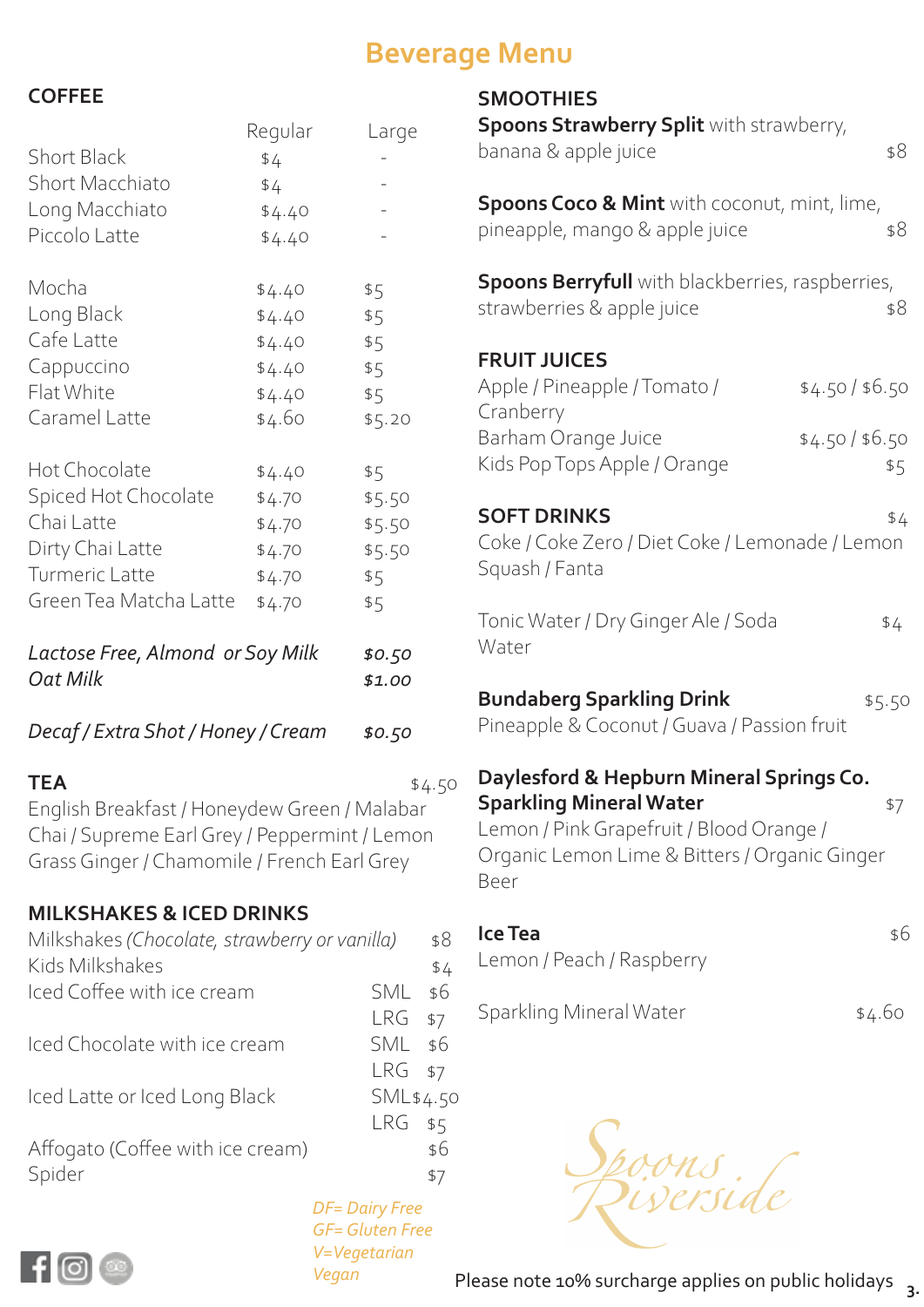## **Kids Menu**  *For children aged 12 & under*

## **Breakfast Menu**

*8am – 11.30am weekdays 8am - 3.30pm weekends*

## **SOLDIERS ON WHITE BREAD** \$4

With choice of Nutella, strawberry jam, marmalade or Vegemite

## **KIDS PANCAKE STACK** \$6

With chocolate sauce, fairy floss & berries

## **AUNTY VAL'S BUTTERMILK** \$6 **PANCAKE**

1 pancake with a choice of: Lemon & sugar or butter & jam

Choose  $1$  from the following:  $\qquad$  \$7.50 Berries / ice cream/ maple syrup / Nutella *Extra toppings* \$3

**BACON & EGG** \$7.50 1 poached, fried or scrambled egg on toast served with 1 slice of bacon *(GF or DF on request)* 

## **KIDS BREKKY MUFFIN BURGER** \$9

With fried egg, bacon & BBQ sauce *(GF or DF on request)* 

# **Lunch Menu**

*Lunch 11.30am to 3.30pm*

| <b>TAGLIATELLE BOLOGNESE</b> | \$10 |
|------------------------------|------|
| (DF on request)              |      |

- **CHICKEN NUGGETS & CHIPS** \$10
- **FISH, CHIPS & SALAD** \$11

**SANDWICH SKEWERS** \$6 On white bread with a choice of: ham / cheese / tomato / Vegemite / butter *(GF or DF on request)* 

## **BOWL OF HOUSE FRIES** \$8

With choice of: tomato sauce / aioli / mayonnaise / Thai mayonnaise / BBQ sauce

## **Dessert Menu**

## **ICE CREAM SUNDAE** \$6

With vanilla ice cream & Oreo cookies, topped with malt sticks, 100's & 1000's & your choice of topping: chocolate / strawberry / vanilla / caramel

*DF= Dairy Free GF= Gluten Free V=Vegetarian Vegan*





Please note 10% surcharge applies on public holidays **4.**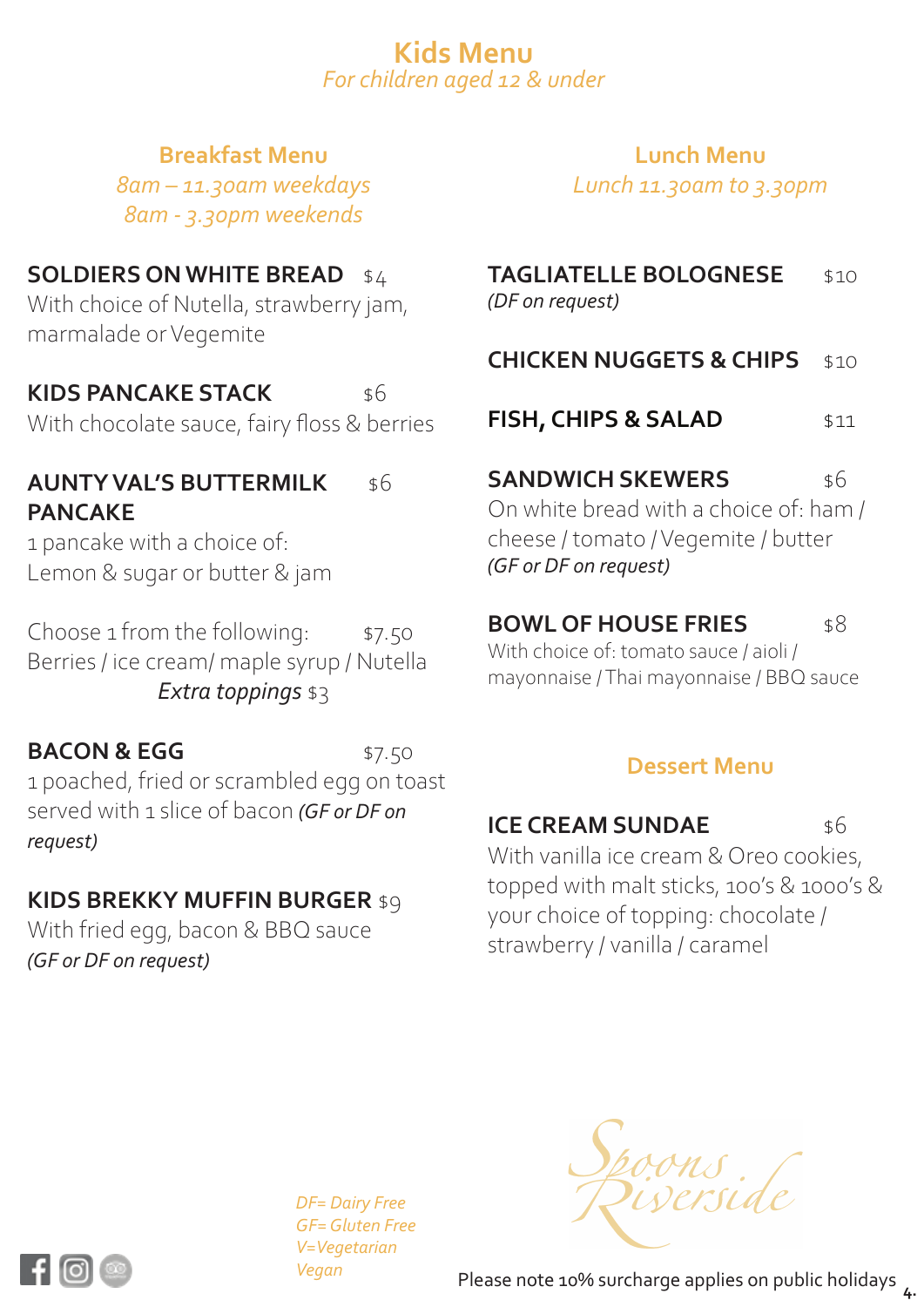## **Wine Menu**

## *Our wine list features an individual selection of wines, mainly from Surrounding Victorian regions. The wines were chosen to match our seasonal menu.*

| <b>SPARKLING &amp; SPRITZY</b>                 | Region         | <b>Price</b>  |      |
|------------------------------------------------|----------------|---------------|------|
| Countertop Sparkling Maestri                   | Swan Hill      | \$9           | \$42 |
| Yellow or Pink Sparkling                       | Barossa Valley | \$8           | \$29 |
| Azahara Sparkling Chardonnay                   | Murray Darling | \$8           | \$28 |
| Azahara Sparkling Moscato<br>The Nook Prosecco | Murray Darling | \$8           | \$28 |
|                                                | King Valley    | \$9.50        | \$37 |
| <b>WHITE &amp; ROSE</b>                        | Region         | <b>Price</b>  |      |
| Deakin Estate Sauvignon Blanc                  | Murray Darling | \$8           | \$28 |
| Deakin Estate Chardonnay                       | Murray Darling | \$8           | \$28 |
| Deakin Estate Moscato                          | Murray Darling | \$8           | \$28 |
| Pizzini Pinot Grigio                           | King Valley    | \$8.50        | \$37 |
| Yealands Land Made Sauvignon Blanc             | Marlborough NZ | \$9.50        | \$37 |
| Oyster Bay Rose                                | Marlborough NZ | \$9.50        | \$38 |
| Granite Hills Riesling                         | Macedon Ranges | \$10          | \$42 |
| Granite Hills Chardonnay                       | Macedon Ranges | \$11.50 \$45  |      |
| <b>RED</b>                                     | Region         | <b>Price</b>  |      |
| Deakin Estate Merlot                           | Murray Darling | \$8           | \$28 |
| Restdown Merlot                                | Barham         | \$8.50        | \$37 |
| Deakin Estate Cabernet Sauvignon               | Murray Darling | \$8           | \$28 |
| Pondalowie Shiraz Cabernet<br>Tempranillo      | Bendigo        | \$9           | \$38 |
| Pizzini Sangiovese                             | King Valley    | \$11.50 \$45  |      |
| Granite Hills Pinot Noir                       | Macedon Ranges | $$11.50$ \$45 |      |
| <b>Grant Hills Shiraz</b>                      | Macedon Ranges | \$11.50 \$45  |      |
| <b>DESSERT &amp; FORTIFIED</b>                 | Region         | Price         |      |

Granite Hills Late Harvest (375ml) Campbell's Empire Tawny Port

Macedon Ranges \$10 \$40 Rutherglen \$7 \$45